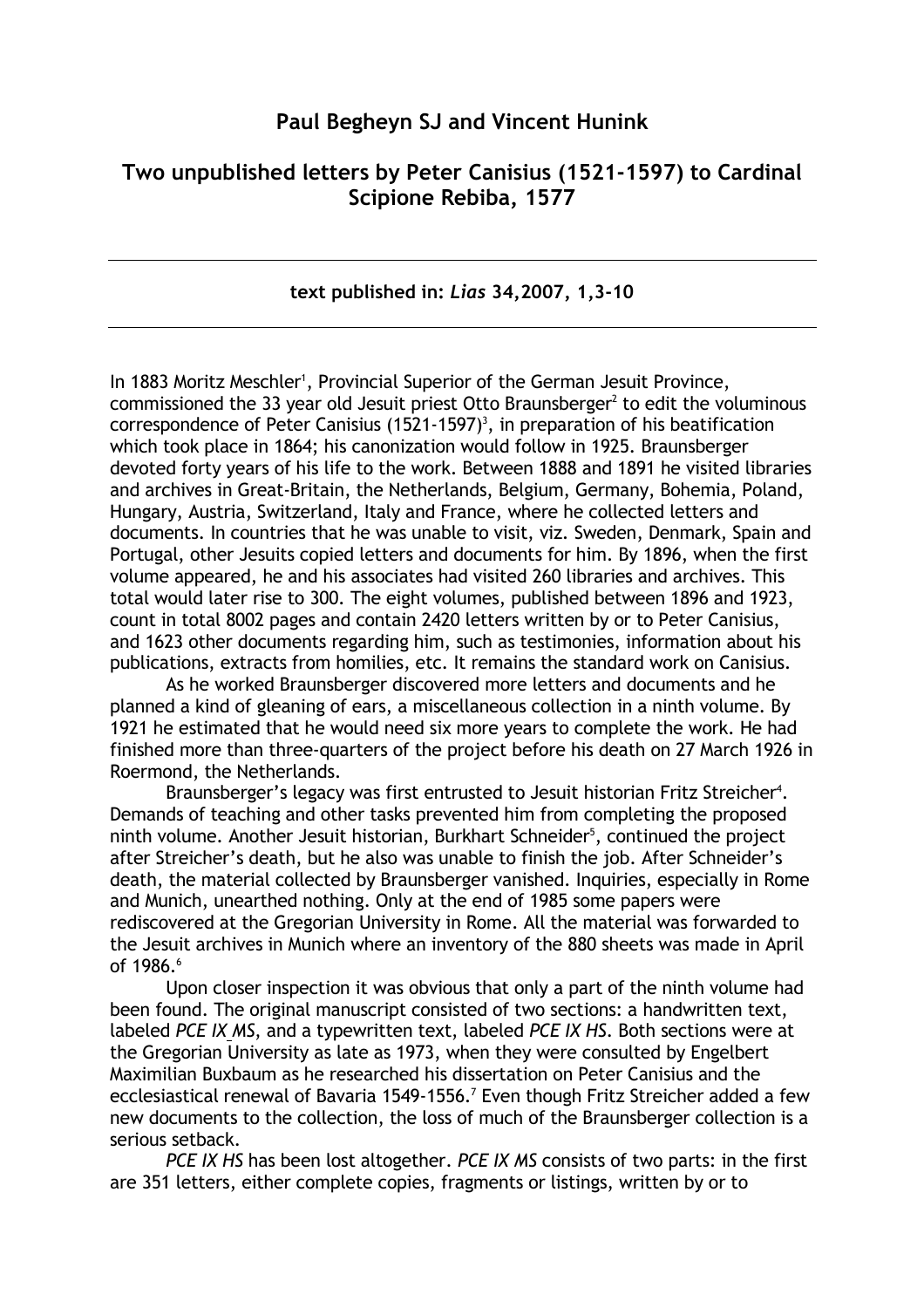Canisius, and not contained in the eight volumes; in the second, 281 documents regarding the life and publications of Canisius, marked with the letter M. However neither part is complete. In the correspondence, there is nothing between 1549 and 1552. Fortunately Buxbaum's dissertation can fill this gap. The collection of documents seems to be complete up to 1557. For subsequent years, there are only documents from 1559, 1565, 1571, 1578, and 1585-88.

Buxbaum, having done his research while the collection was complete, drew some remarkable conclusions.<sup>8</sup> Pre-1559 letters from Jesuit Generals Ignatius of Loyola and Diego Lainez were very rare in volumes I and II of Braunsberger's edition. Indeed any such letters included were not copied from originals but from unreliable nineteenth-century copies. Interestingly about 80 letters from Ignatius of Loyola to Peter Canisius between 1548 and 1556 were included in the Monumenta Ignatiana. Series prima, volumes II-XII, printed in Madrid 1904-1911. In the Monumenta Lainii, volumes II-VIII, printed in Madrid 1912-1917, can be found letters from Diego Lainez to Peter Canisius between 1557 and 1565. Obviously Braunsberger was not allowed to include these letters in his collection because the Spanish editors of the Monumenta Historica Societatis lesu had been granted preferential rights to the publication of the letters from Jesuit Generals Ignatius of Lovola, Diego Lainez and Francisco de Boria. From 1893 to 1939, the general archives of the Society of Jesus were located in the Netherlands (first at Exaten, and later at Valkenburg). The pertinent correspondence, therefore, was probably given on loan to the Jesuit editors in Madrid.

The projected ninth volume contains the letters printed in the Monumenta Historica; other letters written by or to Canisius but edited elsewhere<sup>9</sup>; and unpublished letters from various sources. The total number of letters, not included in the eight earlier volumes is about 475. The editing of these letters and documents started in the summer of 1997 by the two authors of this article. The Italian historian Patrizio Foresta, who wrote a thesis on Peter Canisius<sup>10</sup>, joined them later.

In this article two unpublished letters by Peter Canisius are presented, written to Cardinal Scipione Rebiba only a few months before his death on July 23, 1577, at the age of 73. He was appointed Auxiliary Bishop of Chieti in 1541, created a Cardinal in 1555, appointed Archbishop of Pisa in 1566, Bishop of Albano in 1573, and Bishop of Sabina e Poggio Mirteto in 1574. During the final years of his life he was President of the Roman Inquisition. More than 90 percent of the world's more than 4000 Catholic bishops alive today trace their Episcopal lineage back to him.<sup>11</sup> In February 1577 Rebiba had asked Canisius to inspect the library of Philipp Fugger, son of Georg II Fugger who had died in 1569, and send him a report about his findings

Both letters are preceded by a summary.

### $\mathbf 1$ . **Peter Canisius** tο **Scipione Rebiba**

#### Ingolstadt, 10 March 1577

Citta del Vaticano, Archivio della Congregazione per la Dottrina della Fede, St. St. TT 1-a, without page number.

PCEA VII, p.391, nr. 1972, knew about the letter, but was not able to publish the content.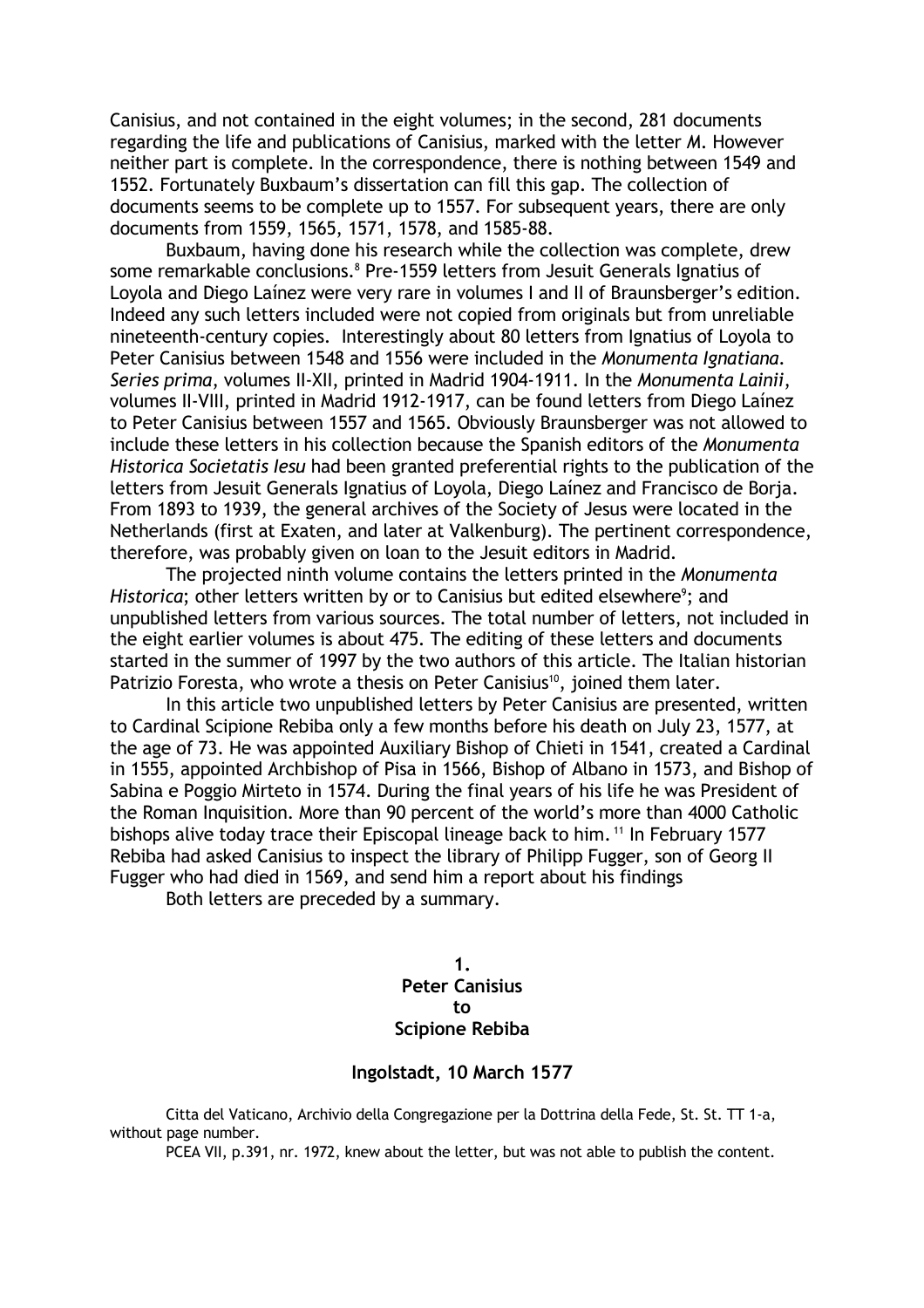1. I received your letter and understand your request. I offered my help to master Fugger to inspect and judge his books. 2. Meanwhile I remain here to help the printer with the publication of my book on Mary, with the consent of Philip himself. So please excuse him: he voluntarily offers his books for inspection and he is waiting for me. As soon as I have done here, I will go to him and form my judgment on the books. 3. I recommend myself to you. May the Lord grant you, a supporter of our Society, his eternal spiritual gifts.

 $\mathsf{t}$ 

Pax Christi nobis aeterna, illustrissime et reverendissime domine.

1. Amplitudinis tuae literas ad me datas reverenter accepi, et quid S.D.N. a me infimo postulet, probe intellexi. Scripsi ergo ad magnificum dominum Philippum Fuccerum, <sup>12</sup> meamque operam obtuli ad libros eius inspiciendos simul et dijudicandos.

2. Versor interim hoc loco et meam operam typographo<sup>13</sup> dare cogor, ut opus nostrum de sanctissima Deipara propediem in lucem edendum<sup>14</sup> rectius absolvatur. Quod cum dictus dominus Philippus intelligeret, pro sua humanitate consensit, ut ego post librum editum ad se venirem Augustam ac praesens de libris iudicium ferrem. Proinde maiorem in modum illustrissimae et reverendissimae D.V. rogo, ut eundem dominum Fuccerum excusatum hoc tempore habeat, qui libros omnes examinandos offert ac meum nunc adventum expectat. Ego vero, ut primum hoc opus absolverit typographus, quod certe ad finem nunc properat, Augustam duce Christo properabo, et de ratione librorum quos invenero meum qualecunque iudicium isthuc bona fide perscribam.

3. Quod superest, illustrissimae et reverendissimae D.V. me quamvis indignum officiose commendo semperque commendatum esse cupio in Christo lesu Domino nostro, qui eandem minimae Societatis nostrae faventem, spiritualibus aeternisque muneribus cumulare dignetur.

Datum Ingolstadii 10 die Martii 1577.

Illustrissimae et reverendissimae D.V. servus Petrus Canisius de Societate Jesu

### $2.$ **Peter Canisius** t٥ **Scipione Rebiba**

#### Augsburg, 25 April 1577

Citta del Vaticano, Archivio della Congregazione per la dottrina della fede, St. St. TT 1-a, without page numbers.

PCEA VII, p.402, nr.1928, knew about the letter, but was not able to publish the content.

In the margins and at the bottom of the page there are several notes written by another hand, probably by the receiver of the letter himself, commenting on observations in Canisius' report regarding various authors and books.

1. You will remember that I had been given the task to inspect and judge Fugger's books. I wrote earlier that I was occupied in Ingolstadt but wished to perform this task as soon as possible. Now after Easter, I visited master Fugger and devoted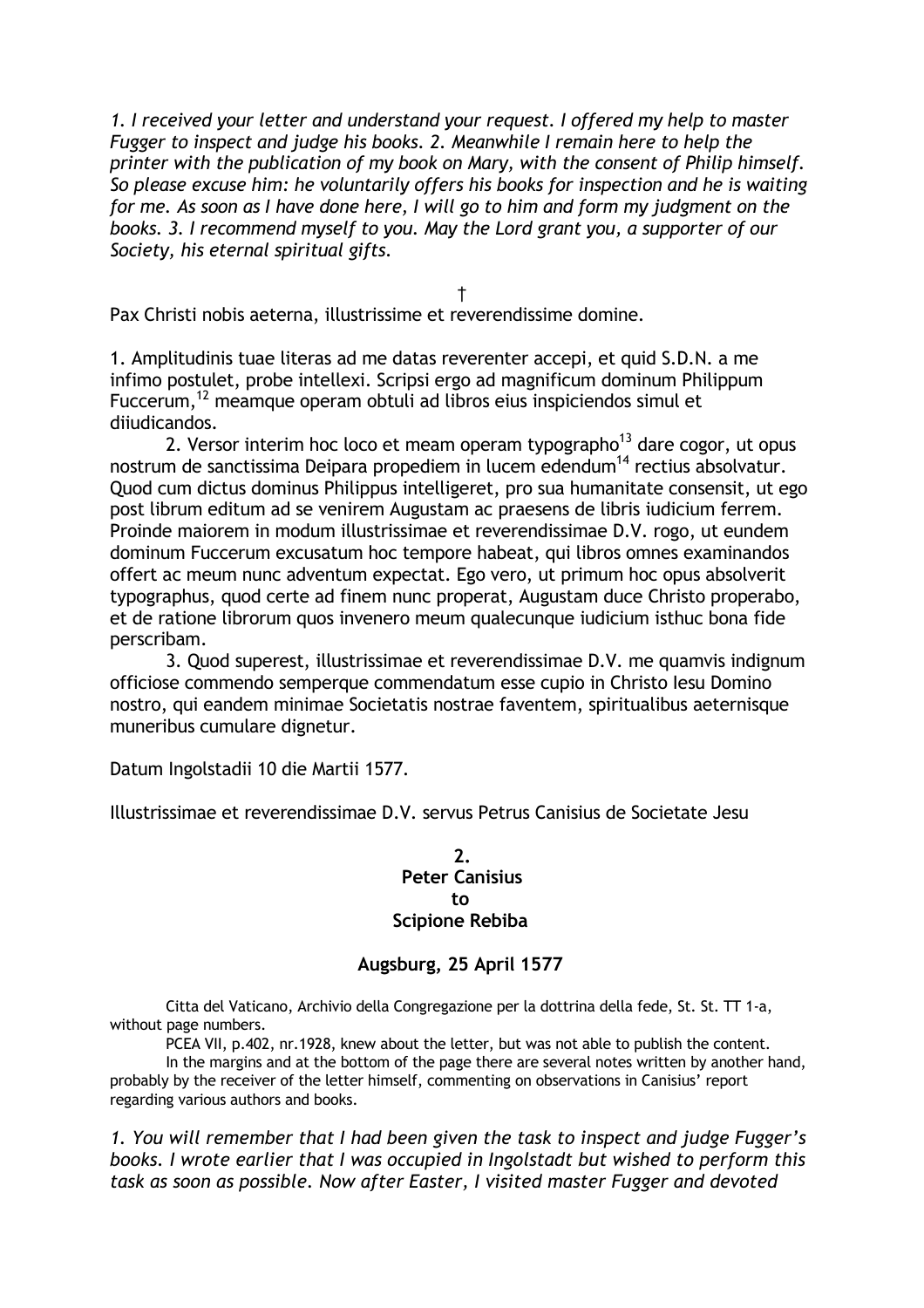myself to his books. Here is my report. 2. Indeed, I found his library to be rich and varied in every sense, including books on various sciences, written in all kinds of languages, bound and unbound. Due to their sheer mass, a detailed judgement on every volume would require much time of many men. To give you an idea of just the Church Fathers: there were works by Tertullian, Origin, Chrysostomus, Jerome, Augustine, Hilary, and other Greek and Latin Fathers, but with marginal notes, indexes and translations by modernist or heretics. 3. Since the Index of Prohibited Books has not been published in Germany, and since reading books on religious matters and using German Bibles is encouraged here, I have not taken any drastic measures. I thought it fit not to condemn books that have become familiar to Catholics here in their daily confrontations with heretics. This remains for you and the inquisitors to decide. 4. Meanwhile, in passing I have done my best to single out and reject Calvinist and Lutheran books, as well as, of course, books listed in the Index. But I suspended judgement concerning various books of love poetry (both modern Italian and classical, also in translation), which seem excusable on account of their elegant language. 5. I also doubted what to do with the enormous amount of books on astrology, the secrets of nature, the origin of man, magic, incantations, chiromancy and the like. A judgment was difficult here, but I rejected much that comes close to necromancy and divination, along with Agrippa. There also was much by Lullus, Paracelsus and Cardanus, which I could not read all, even if I had wanted to, 6, I saw less danger, on the other hand, in books on medicine, geometrics, mathematics, philosophy, history and fine literature (even if their authors, translators, or printers were heretics). I do not doubt that you will grant master Fugger dispensation here, because he is a good Catholic and he has inherited most of the books from his father; moreover, in all these years no inquisitor ever presented himself, and separating of good and bad books was never a point of concern here. 7. In view of all this, I hope you will approve what I have done. Please let me warmly recommend master Fugger to you, when the matter will be dealt with in your presence. He is a very pious man and he has few who equal him in this land: he is anxious to have a clear conscience with regard to prohibited or bad books, whereas most catholics here are used to reading just about everything that is not utterly impious. May the Lord save you for us and the Church. - Written in haste.

Pax Christi nobis aeterna. reverendissime et illustrissime domine.<sup>a</sup>

1. Meminit haud dubie Amplitudo Tua illustrissima non ita pridem datum esse mihi munus libros Fuggericos Augustae tum inspiciendi, tum iudicandi. Scripsi antea,<sup>15</sup> si meae tamen literae isthuc perlatae sunt, me Ingolstadii in edendo libro novo<sup>16</sup> versari, et ad praestandum obedientiae officium Augustam, quum primum liceret, velle proficisci. Proinde sancto Paschate<sup>17</sup> celebrato, D. Philippum Fuggerum Augustae conveni et ad libros eius examinandos me totum contuli, multis quidem diebus in hoc examen insumptis. Dicam nunc de tota bibliotheca et quid ego de libris inspectis iudicem, ut S.D.N. mandato satisfiat.

<sup>&</sup>lt;sup>a</sup> Added by another hand: 1577.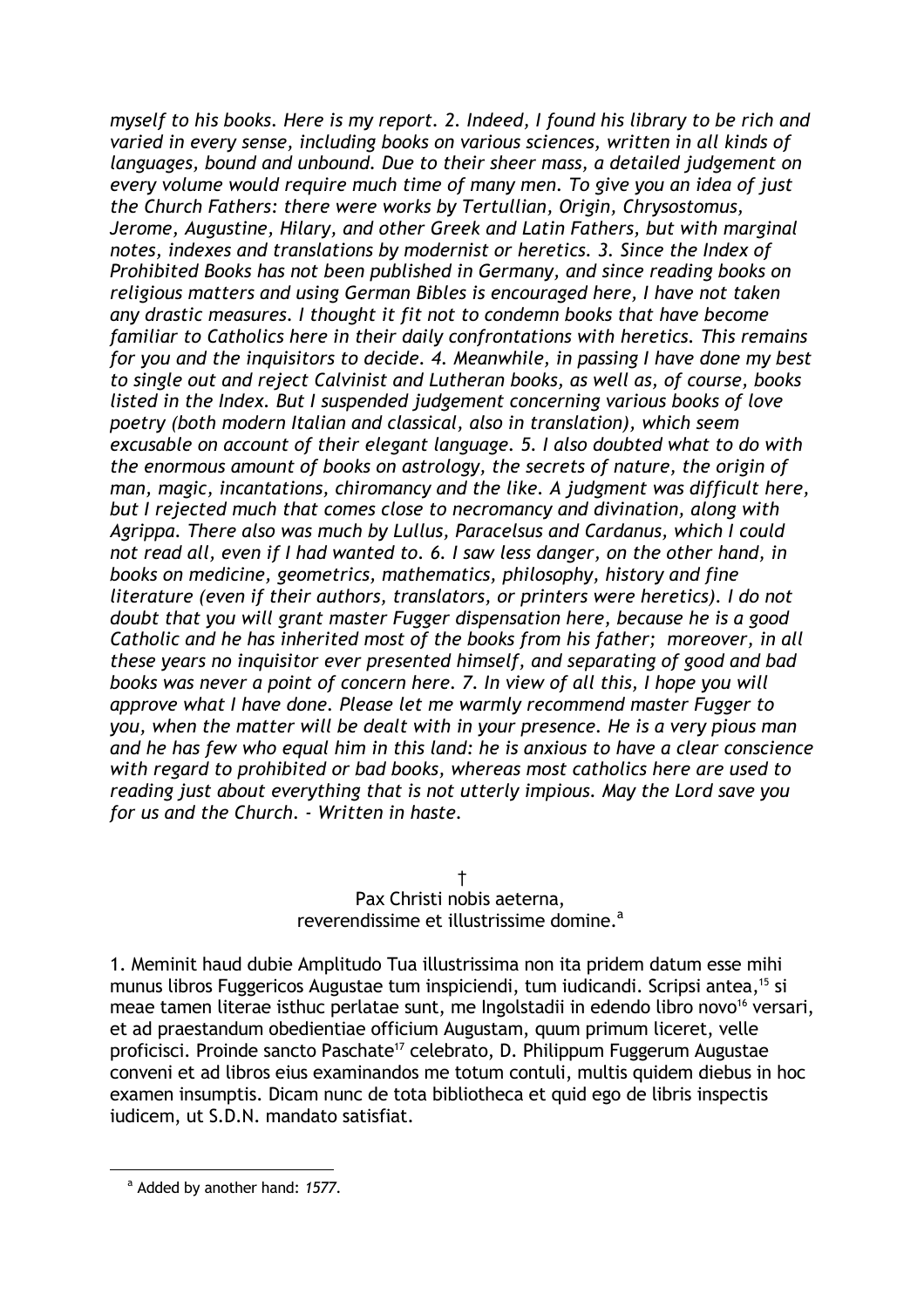2. Inveni sane apud D. Philippum dictam bibliothecam plurimis libris instructissimam,<sup>b</sup> qui essent sacri et prophani, veteres et novi in omni propemodum genere disciplinarum, et e linguis variis, ut ego nec omnes quidem possem cognoscere. Adsunt etiam Hebraici, Graeci, Syriaci, Gallici, Hispanici, Italici scriptores, tractantque non modo theologiam et jurisprudentiam, sed etiam magna ex parte philosophiam, medicinam, astrologiam, mathematicam, poesin, historiam, rhetoricam, <sup>d</sup> grammaticen. <sup>e</sup> Breviter, innumerabilia et promiscua librorum ligatorum et non ligatorum copia se mihi obtulit, de quibus singillatim iudicare vix possent multi homines valde ociosi, si multis mensibus in hoc unum incumberent, ut quae passim expungenda vel expurganda essent accurate notarent. Ut<sup>f</sup> enim de solis patribus dicam, extant illic opera Tertulliani, Origenis, Chrysostomi, Hieronymi, Augustini, Hilarii et reliquorum Graecorum et Latinorum,<sup>g</sup> extant inquam, cum impuris adnotationibus, indicibus et translationibus novatorum sive haereticorum.

3. Deinde quoniam Index librorum prohibitorum in Germania non est publicatus, et ordinarii non modo permittunt, sed probant etiam a populo legi scriptos catholicorum libros<sup>h</sup> de controversiis religionis et Germanica biblia, non mihi faciundum putavi ut ad vivum resecarem omnia librosque damnarem, quorum usus catholicis hodie tam est familiaris, qui quotidianos cum haereticis congressus habere coguntur hoc loco et tempore. Qua in re judicium sit integrum penes reverendissimos et illustrissimos dominos inquisitores.

4. Ego<sup>i</sup> vero in hoc transcursu operam dedi, ut Calvinianos et Lutheranos libros, qui sacra ex professo tractarent, seponerem<sup>j</sup> atque rejicerem, magnamque rationem, ut par est, habui librorum in Indice prohibitorum. Quanquam in quibusdam suspendi judicium neque temere damnare volui tot libros amatorios, quos vocant, facetie, <sup>kl</sup> motti, burle et altre cose amorose del Boccatio, Dante, Petrarcha, Orlando, Parabosco, Aretino, Ovidio, Propertio, Tibullo. Et huiusmodi libelli in varias linguas transfusi propter sermonis elegantiam a quibusdam excusantur.

5. Dubitavi etiam quid faciundum esset de innumerabili copia librorum de judiciis astrorum sive de astrologia<sup>m</sup> judicatoria, de naturae secretis, de hominis nativitate, de magia et incantationibus, de cheromantia etc. tractantium. Difficile sit de singulis pronuntiare, an naturae cognitionem excedant, an fidei synceritatem violent, an aliqua ex parte tolerari et permitti possint. Et multa tamen abieci,<sup>n</sup> quae cum Cornelio Agrippa<sup>o<sub>18</sub></sup> omnino ad necromantiam et divinationem accedunt. Lulli et

<sup>&</sup>lt;sup>b</sup> Corrected from instructissiman.

<sup>&</sup>lt;sup>c</sup> Corrected from mathematica.

<sup>&</sup>lt;sup>d</sup> Corrected from rhetorica.

<sup>&</sup>lt;sup>e</sup> Corrected from grammatien.

 $<sup>f</sup>$  In the margin: In his tollantur epistolae, annotationes, censurae, scholia haeretices.</sup>

<sup>&</sup>lt;sup>g</sup> Corrected from Latinonorum.

h In the margin: Tolerandum videtur quantum fieri potest; instruendi rudes, ut haeretices dolos evitare [?] possint.

In the margin: Hoc merito factum est et faciendum de libris, in quibus impugnatur fides catholica et haeresis traderetur.

<sup>&</sup>lt;sup>j</sup> Corrected from seponeram..

<sup>&</sup>lt;sup>k</sup> Corrected from facelie.

 $\frac{1}{1}$  In the margin: Hi permittuntur exceptis Decadibus Boccacii et Aretini, et servanda est regula septima Indicis.

 $\overline{m}$  In the margin: Regula nona Indicis satis explicat quid de his factum oportet.

<sup>&</sup>lt;sup>n</sup> Corrected from abieri.

<sup>°</sup> In the margin: Hic autor totus reiiciendus.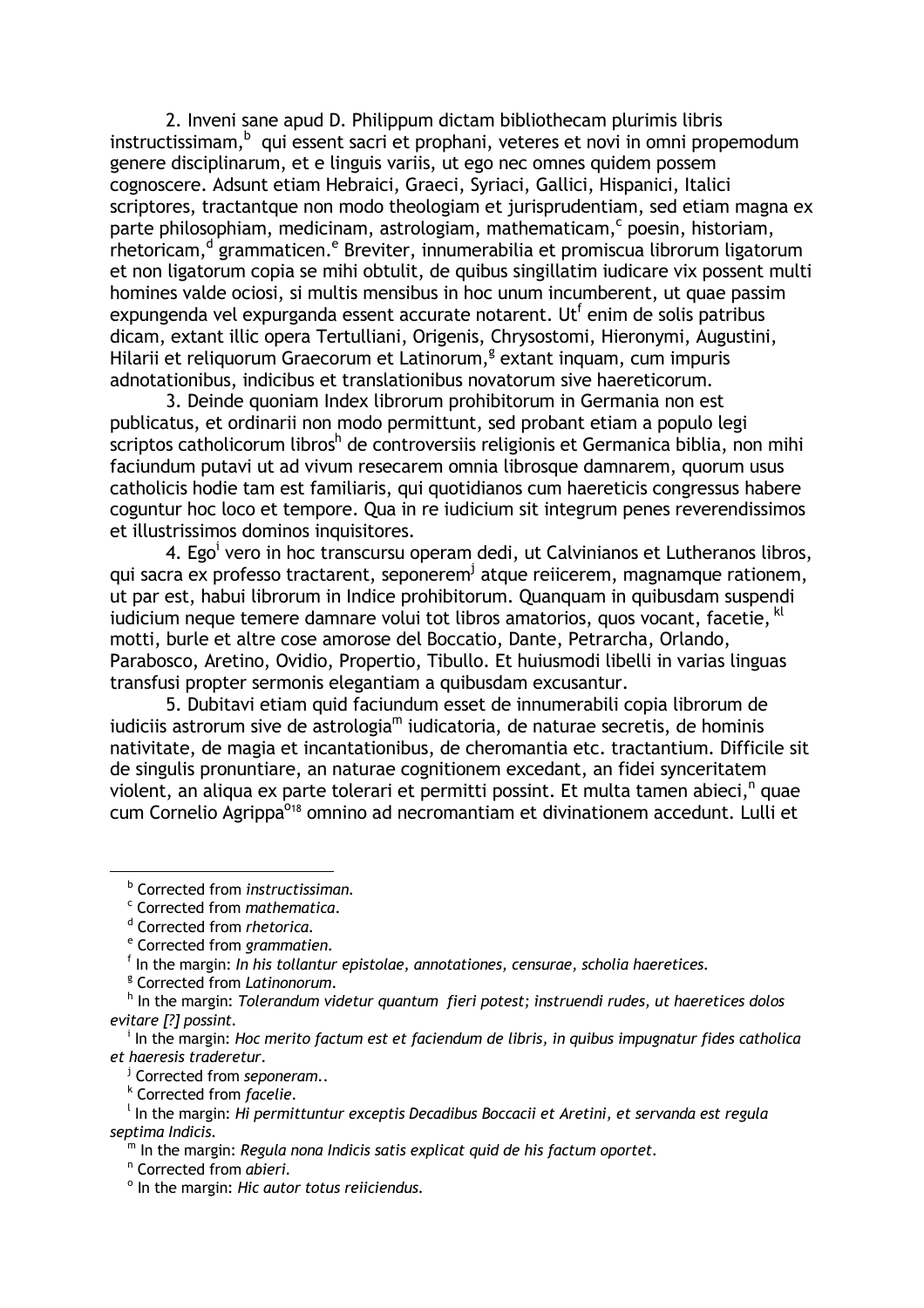Paracelsi<sup>p19</sup> et Cardani<sup>20</sup> opera<sup>q</sup> non pauca immiscentur ; perlegere omnia nec libuit, nec licuit ob alias graves occupationes.

6. Minus<sup>r</sup> periculi esse duco in libris medicinae, geometriae, mathematicae, philosophiae; adiungam et historicos et qui ad politiorem literaturam pertinent, etiamsi authores vel interpretes aut typographos haereticos habeant. Nec enim dubito, Sm.Dm.Nm. pro sua clementia D. Philippo Fuggero, qui vere catholicus perpetuo sit,<sup>5</sup> facile aliquid consonaturum, ut circa huiusmodi libr. dispensationem apostolicam habeat, praesertim quum maiorem horum librorum partem a patre acceperit, et nullus inquisitor tot annis appareat, ipsique ordinarii nullam adhibere cautionem soleant ut boni libri a malis sive prohibitis in Germania secernantur.

7. Quapropter etiam atque etiam rogo, ut amplitudo tua illustriss, in bonam partem quod a me gestum est accipiat et hoc<sup>t</sup> qualecunque studium meum benigne interpretur, ipsumque D. Philippum sibi commendatum habeat, quum de toto instituto apud S.D.N. coram agetur. Est ille quidem rarae pietatis paucosque sibi habet in hac Rep. similes, qui ob libros prohibitos vel suspectos conscientiam suam securam habere curent. Adeo, proh dolor, invaluit abusus apud catholicos in hisce locis, ut sine delectu libris utantur, qui non omnino impios habent authores.

Dominus Jesus illustriss, cels, tuam nobis et ecclesiae diu incolumem servet. Datum raptim Augustae 25 Aprilis 1577.

Servus in Christo minimus Petrus Canisius

<sup>&</sup>lt;sup>1</sup> Moritz Meschler, \* 1830 Brig (Switzerland), SJ Münster 1850, † Exaten (Netherlands) 1912.

 $2$  Otto Braunsberger,  $*$  Füssen am Lech 1850, SJ Exaten (Netherlands) 1878, † Roermond 1926.

<sup>&</sup>lt;sup>3</sup> More detailed information on the person and work of Otto Braunsberger in: Paul Begheyn, 'The edition of the letters of Saint Peter Canisius by Otto Braunsberger SJ and the vicissitudes of its ninth volume', in: Rainer Berndt (ed.), Petrus Canisius (1521-1597). Humanist und Europäer, Berlin 2000, p. 303-311.

<sup>&</sup>lt;sup>4</sup> Fritz Streicher, \* Meerseburg 1881, SJ Tisis 1907, † Basel 1965.

<sup>&</sup>lt;sup>5</sup> Burkhart Schneider, \* Kappel 1917, SJ Feldkirch 1936, † Waldkirch 1976.

<sup>&</sup>lt;sup>6</sup> A typewritten inventory by Paul Begheyn SJ is kept in the archives of the German Jesuits in Munich.

<sup>&</sup>lt;sup>7</sup> Engelbert Maria Buxbaum, Petrus Canisius und die kirchliche Erneuerung des Herzogtums Bayern 1549-1556, Roma 1973, p. xviii.

<sup>&</sup>lt;sup>p</sup> At the bottom of the page: Chirurgia Paracelsi magna, continent quaedam haeretica.

 $\alpha$  At the bottom of the page: Cardani opera in medicina permittuntur. De subtilitatibus, de varietatibus rebus, de sapientia, de somniis reiiciuntur.

Written in the margin: Permitti possunt, hoc uno animadverso nequid <mali?> epistolae dedicatoriae vel annotatio haereticorum contineant. Quare cautius erit ab iis etiam libris amovere epistolas et annotationes haereticorum.

 $s$  Corrected from  $fi...$ 

<sup>&</sup>lt;sup>t</sup> Corrected from hos.